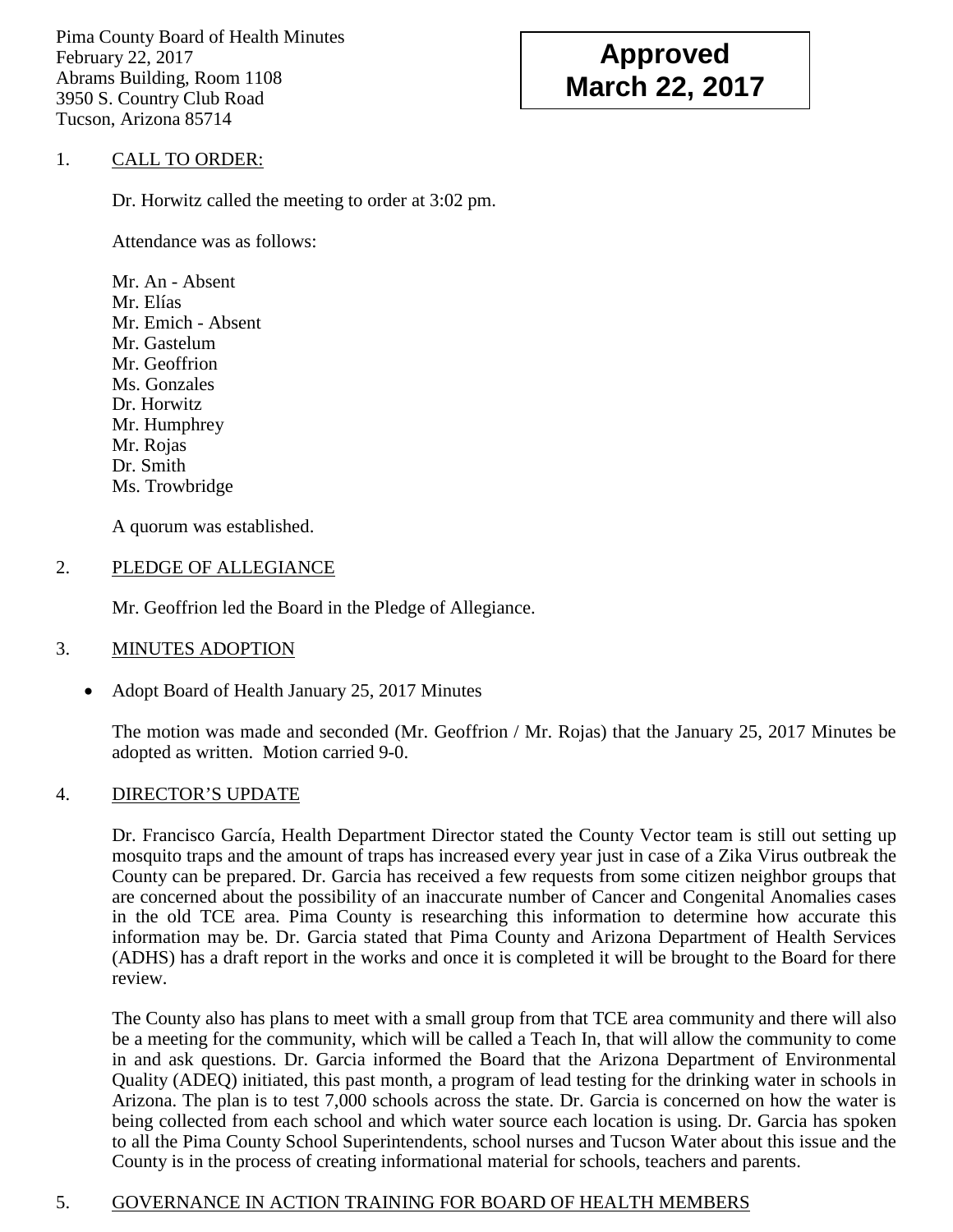Dr. Paul Horwitz, Board of Health President, introduced Board member Charles Geoffrion to address the Board on Governance in Action for Public Health training. Mr. Geoffrion stated he was looking on information to better understand his role as a Board member and he came across this Governance training and felt it would be a great learning opportunity for all the Board members to take. This training is intended to develop Board of Health members to have a shared understanding of their role in public health in order to most effectively draw upon their diverse expertise.

Its goals is to equip new Board of Health members with a basic understanding of public health and provide them with practical suggestions for supporting the work of local public health agencies and their leadership. The course is divided into seven video modules, each about 10-15 minute long. Each module is accompanied by a list of suggested resources for further exploration, optional discussion topics to review with Board of Health officers, and examples of Board of Health in action to demonstrate the six functions of public health governance. Dr. Garcia stated he is in favor of this training and the County would take care of the total cost of the training and provide a location where the Board could gather and take the training in a small group if needed.

A motion was made and seconded (Mr. Rojas / Dr. Smith) that Dr. Garcia would pay/enroll the Board for the Governance in Action Training and provide the Board with the information to take the training. All Board members have to complete the training no later than May 1, 2017. The motion carried unanimously 9-0.

#### 6. HEALH DEPARTMENT BUDGET UPDATE

Dr. Francisco García, Health Department Director, introduced Garrett Hancock, Business Operations Division Manager, who informed the Board of the current status of the Health Department Budget. Mr. Hancock began his budget update by addressing the preceding conversation about water quality, offering to provide a historical account of El Pueblo Clinic's efforts related to the trichloroethylene contamination, in which he was very involved. He then presented a brief PowerPoint that showed that Health and Health Grants are projected to come in well under budget for this Fiscal Year, and PACC was projected to come in at or very close to budget. Garrett indicated there were some residual impacts both from the employee raises and from the new Consumer Health and Food Safety fee schedule that would continue to impact budget figures for the remainder of the fiscal year. He then presented next year's (Fiscal Year 17-18) budget, which between Health, Health Grants and PACC, increased \$1,176,089 (mostly in the area of Health Grants) to a total of \$37,170,237.

A motion was made and seconded (Dr. Smith /Mr. Rojas) to have Health Department staff draft a resolution, which would be reviewed and approved by the Board of Health. The resolution would be forwarded to the Board of Supervisors for their consideration and approval, which would request that our Federal funding for Title X and other key health programs not be cut in the face of possible defunding of the Affordable Care Act and for the Board of Supervisors to forward on to our Congressional representatives. The motion carried unanimously 9-0.

## 7. ORAL HEALTH UPDATE

Dr. Francisco García, Health Department Director Introduced Margaret Perry, Program Coordinator, and Alicia Thompson, Southern AZ Oral Health Coalition Coordinator, to address the Board on Oral Health. Ms. Perry and Ms. Thompson spoke about how important Oral Health is to overall health and informed the Board of two unexpected tragedies. On February 25, 2007 a young boy died from meningoencephalitis and subdural empyema, which was caused by a lack of timely diagnosis and preventive dental care and lack of access to care. In February 2017, a more recent death, a man only 26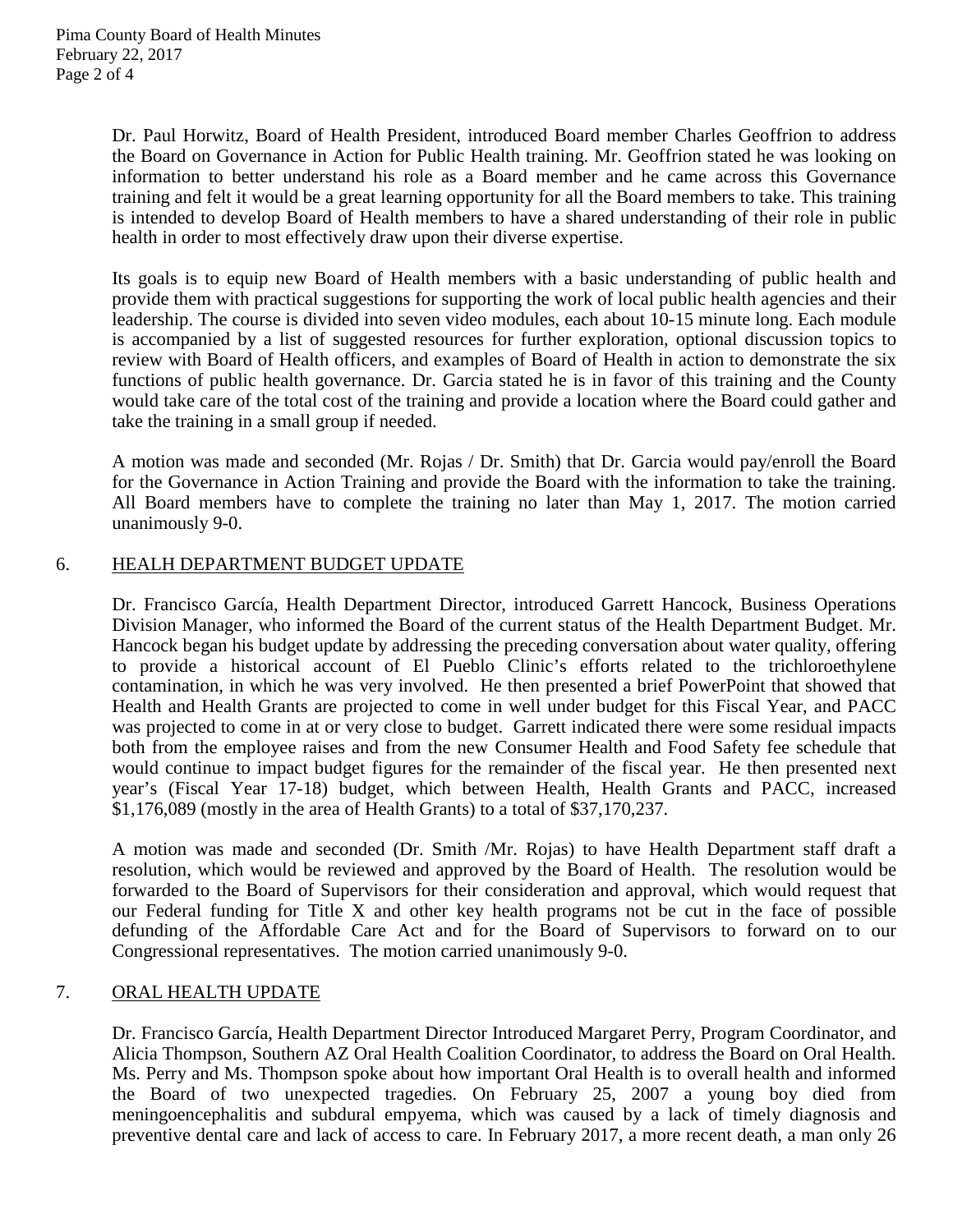years of age died from the same issue. Tooth decay is a chronic bacterial infection that can be passed on to others by any saliva sharing behavior and is almost 100% preventable. Ms. Perry went over the three grant funded programs, which the Health Department provides to the community. The County was awarded a grant to provide dental sealants in schools from the AZ Department of Health Services (ADHS) in 2004, First Things First grant in 2009, and the Delta Dental Foundation of AZ grant from 2016-2018.

Ms. Perry stated that dental sealants are very effective in preventing tooth decay in permanent molars which the County provides to the community through the ADHS, Arizona School-based Sealant Program. The County goes out to different schools and gives 2nd and 6th grade children dental sealants, which prevent 80% of cavities in the back teeth, where 9 in 10 cavities occur. The research has shown that 60% of children, ages 6-11 years do not get dental sealants and children from low-income families are 20% less likely to get dental sealants than children from higher-income families. The School based Sealant program is one of only two evidence based community strategies to reduce dental decay, community water fluoridation is the other. This program is provided at Amphi, Flowing Wells, Marana, Sunnyside and Tucson Unified School Districts. The number of children screened in 2013-2017 are always consistent between 900 and 1,000. There has been a slight decrease in the number of children who received sealants. This occurred when ADHS changed the criteria for tooth selection based on their decreased AHCCCS reimbursement.

National data shows decay rates in children ages 2-4 was the highest ever. The First Smiles Matter (FSM) program was designed to address this issue. The Pima South Regional Partnership Council funds the First Smiles Matter Grant; after identifying, that unmet oral health needs was a priority in their region. The grant was designed as a collaborative program to reach outlying and underserved areas in Pima County, from Vail to Ajo. The FSM Program provides screening, referral and topical fluoride for children 0-5 years of age and educational information is given to parents and expectant mothers. Of the children that have been screened 46% have pre cavities, 21% have untreated decay, 25% treated decay and 1% are urgent. Pima County has 31% of untreated tooth decay in 3rd grade children according to an ADHS survey conducted in 2015.

The Southern Arizona Oral Health Coalition, made up of concerned individuals and agencies, was revitalized with the Delta Dental Grant of AZ Foundation grant. Monthly meetings are held to address the unmet oral health issues in our communities. The group has been successfully creating a vision and mission statements to have communities free from tooth decay and other oral diseases through collaboration, education and changing policy. Oral diseases, which range from cavities to oral cancer, cause pain and disability for millions of Americans each year, and may even cause death. However many children and adults still go without simple measures, such as fluoridation and sealants, both have been proven to be effective in preventing oral disease and reducing dental care costs.

A motion was made and seconded (Dr. Smith / Ms. Trowbridge) to reach out to Tucson Water regrading fluoridating the water and to have Health Department staff draft a letter to send to the State Legislators urging they support the HB2442 Dental Coverage for Pregnant Women. The motion carried unanimously 9-0.

# 8. CALL TO AUDIENCE

There were no speakers from the audience.

# 9. SUMMATION OF ACTION ITEMS AND PROPOSED AGENDA ITEMS

Dr. Horwitz gave a summary of the agenda items.